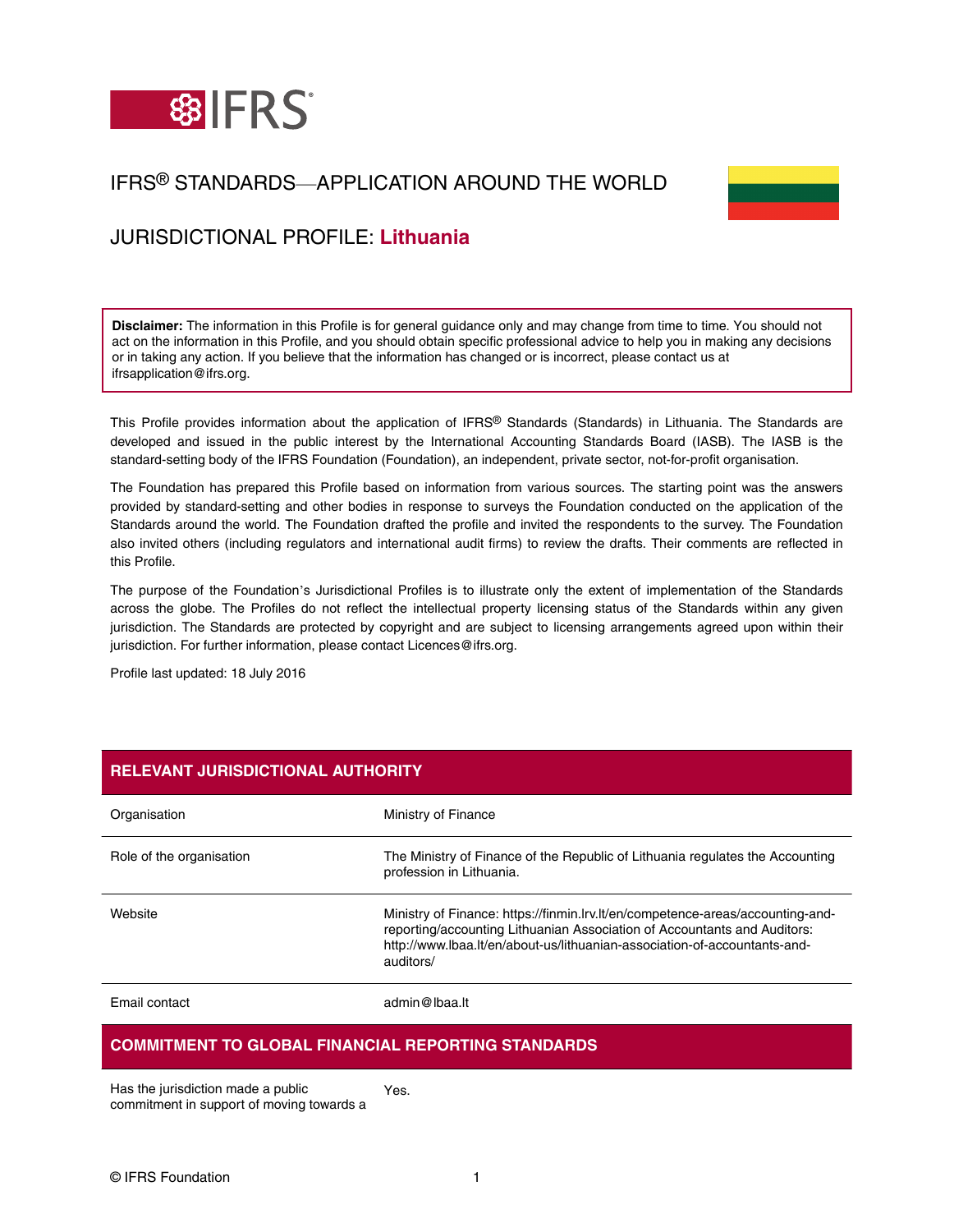single set of high quality global accounting standards?

Refer to the Regulation (EU/1606/2002) on the application of international accounting standards (IAS) adopted by the European Union in 2002.

| Has the jurisdiction made a public<br>commitment towards IFRS Standards as<br>that single set of high quality global<br>accounting standards? | Yes.<br>Refer to the Regulation on the application of international accounting                                                                                                                                                                                                                                                                                                                                                                                                                                                                                                                                                                 |
|-----------------------------------------------------------------------------------------------------------------------------------------------|------------------------------------------------------------------------------------------------------------------------------------------------------------------------------------------------------------------------------------------------------------------------------------------------------------------------------------------------------------------------------------------------------------------------------------------------------------------------------------------------------------------------------------------------------------------------------------------------------------------------------------------------|
|                                                                                                                                               | standards (IAS) adopted by the European Union in 2002.                                                                                                                                                                                                                                                                                                                                                                                                                                                                                                                                                                                         |
| What is the jurisdiction's status of<br>adoption?                                                                                             | Lithuania has already adopted IFRS Standards for all or some companies.                                                                                                                                                                                                                                                                                                                                                                                                                                                                                                                                                                        |
| Additional comments provided on the<br>adoption status?                                                                                       | As a member state of the European Union, Lithuania is subject to the IAS<br>Regulation adopted by the European Union in 2002.                                                                                                                                                                                                                                                                                                                                                                                                                                                                                                                  |
|                                                                                                                                               | The EU IAS Regulation requires application of IFRS Standards as adopted by<br>the EU for the consolidated financial statements of European companies<br>whose securities trade in a regulated securities market starting in 2005. The<br>EU IAS Regulation gives member states the option to require or permit IFRS<br>Standards as adopted by the EU in separate company financial statements<br>(statutory accounts) and/or in the financial statements of companies whose<br>securities do not trade in a regulated securities market. See the Profile for the<br>European Union for more detailed information about the EU IAS Regulation. |
|                                                                                                                                               | In Lithuania, AB NASDAQ OMX Vilnius is a regulated market.                                                                                                                                                                                                                                                                                                                                                                                                                                                                                                                                                                                     |
|                                                                                                                                               | Lithuania used the option under the IAS Regulation to:                                                                                                                                                                                                                                                                                                                                                                                                                                                                                                                                                                                         |
|                                                                                                                                               | Require IFRS Standards as adopted by the EU in the separate company<br>financial statements of companies whose securities trade in a regulated<br>market.                                                                                                                                                                                                                                                                                                                                                                                                                                                                                      |
|                                                                                                                                               | Require IFRS Standards as adopted by the EU in both the consolidated<br>and separate company financial statements of banks, insurance<br>commercial companies, and other supervised financial institutions<br>(including those whose securities do not trade in a regulated market).                                                                                                                                                                                                                                                                                                                                                           |
|                                                                                                                                               | Permit IFRS Standards as adopted by the EU in both the consolidated and<br>separate company financial statements of all other companies whose<br>securities do not trade in a regulated market.                                                                                                                                                                                                                                                                                                                                                                                                                                                |

If the jurisdiction has NOT made a public statement supporting the move towards a single set of accounting standards and/or towards IFRS Standards as that set of standards, explain the jurisdiction's general position towards the adoption of IFRS Standards in the jurisdiction.

Not applicable.

### **EXTENT OF IFRS APPLICATION**

For DOMESTIC companies whose debt or equity securities trade in a public market in the jurisdiction:

Are all or some domestic companies whose securities trade in a public market either required or permitted to use IFRS Standards in their consolidated financial statements? Yes.

If YES, are IFRS Standards REQUIRED or PERMITTED?

In accordance with the EU Accounting Regulation, IFRS Standards as adopted by the EU are required for the consolidated and separate company financial statements of all European companies whose debt or equity securities trade in a regulated market in Lithuania.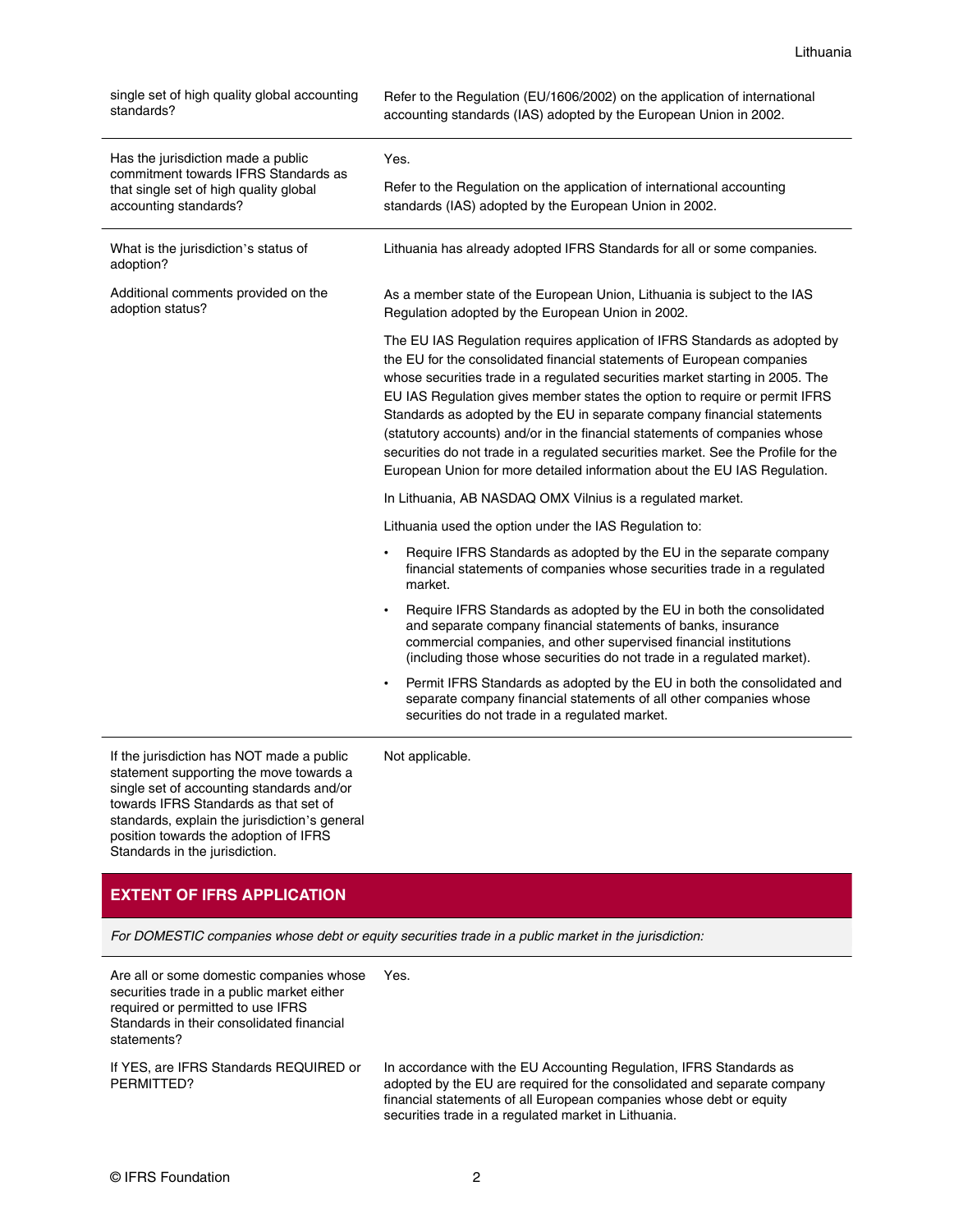| Does that apply to ALL domestic<br>companies whose securities trade in a<br>public market, or only SOME? If some,<br>which ones?                                                                                                                                 | All.                                                                                                                                                                                                                                                                                                                                                                                                                                                                                                                                                              |
|------------------------------------------------------------------------------------------------------------------------------------------------------------------------------------------------------------------------------------------------------------------|-------------------------------------------------------------------------------------------------------------------------------------------------------------------------------------------------------------------------------------------------------------------------------------------------------------------------------------------------------------------------------------------------------------------------------------------------------------------------------------------------------------------------------------------------------------------|
| Are IFRS Standards also required or<br>permitted for more than the consolidated<br>financial statements of companies whose<br>securities trade in a public market?                                                                                               | Yes.                                                                                                                                                                                                                                                                                                                                                                                                                                                                                                                                                              |
| For instance, are IFRS Standards required<br>or permitted in separate company financial<br>statements of companies whose securities<br>trade in a public market?                                                                                                 | IFRS Standards as adopted by the EU are required in the separate company<br>financial statements of banks and other credit institutions and insurance<br>companies whose securities trade in a public market. IFRS Standards as<br>adopted by the EU are permitted in the separate company financial<br>statements of other companies whose securities trade in a regulated market.                                                                                                                                                                               |
| For instance, are IFRS Standards required<br>or permitted for companies whose<br>securities do not trade in a public market?                                                                                                                                     | IFRS Standards as adopted by the EU are required in the consolidated and<br>separate company financial statements of banks and other credit institutions<br>and insurance companies whose securities do not trade in a regulated market.<br>IFRS as adopted by the EU are permitted in the consolidated and separate<br>company financial statements of all other companies whose securities do not<br>trade in a regulated market.                                                                                                                               |
| If the jurisdiction currently does NOT<br>require or permit the use of IFRS<br>Standards for domestic companies whose<br>securities trade in a public market, are<br>there any plans to permit or require IFRS<br>Standards for such companies in the<br>future? | Not applicable.                                                                                                                                                                                                                                                                                                                                                                                                                                                                                                                                                   |
|                                                                                                                                                                                                                                                                  | For FOREIGN companies whose debt or equity securities trade in a public market in the jurisdiction:                                                                                                                                                                                                                                                                                                                                                                                                                                                               |
| Are all or some foreign companies whose<br>securities trade in a public market either<br>REQUIRED or PERMITTED to use IFRS<br>Standards in their consolidated financial<br>statements?                                                                           | Yes.                                                                                                                                                                                                                                                                                                                                                                                                                                                                                                                                                              |
| If YES, are IFRS Standards REQUIRED or<br>PERMITTED in such cases?                                                                                                                                                                                               | Required for some and permitted for others. Foreign companies whose<br>securities trade in a regulated market in Lithuania (and generally in the EU)<br>are required to report under IFRS Standards as adopted by the EU for their<br>consolidated financial statements unless the European Commission has<br>deemed their local accounting standards to be equivalent to IFRS Standards,<br>in which case they may use their local standards, as set out in ED/1569/2007<br>establishing a mechanism for determining the equivalence of accounting<br>standards. |
| Does that apply to ALL foreign companies<br>whose securities trade in a public market,<br>or only SOME? If some, which ones?                                                                                                                                     | All.                                                                                                                                                                                                                                                                                                                                                                                                                                                                                                                                                              |
| <b>IFRS ENDORSEMENT</b>                                                                                                                                                                                                                                          |                                                                                                                                                                                                                                                                                                                                                                                                                                                                                                                                                                   |
| Which IFRS Standards are required or<br>permitted for domestic companies?                                                                                                                                                                                        | IFRS Standards as adopted by the European Union, which are IFRS<br>Standards as issued by the IASB Board with some limited modifications such<br>as the temporary 'carve-out' from IAS 39. However, the resulting financial<br>statements of the majority of companies can still be in full compliance with<br><b>IFRS Standards.</b>                                                                                                                                                                                                                             |
| The auditor's report and/or the basis of<br>presentation footnote states that financial                                                                                                                                                                          | IFRS Standards as adopted by the European Union.                                                                                                                                                                                                                                                                                                                                                                                                                                                                                                                  |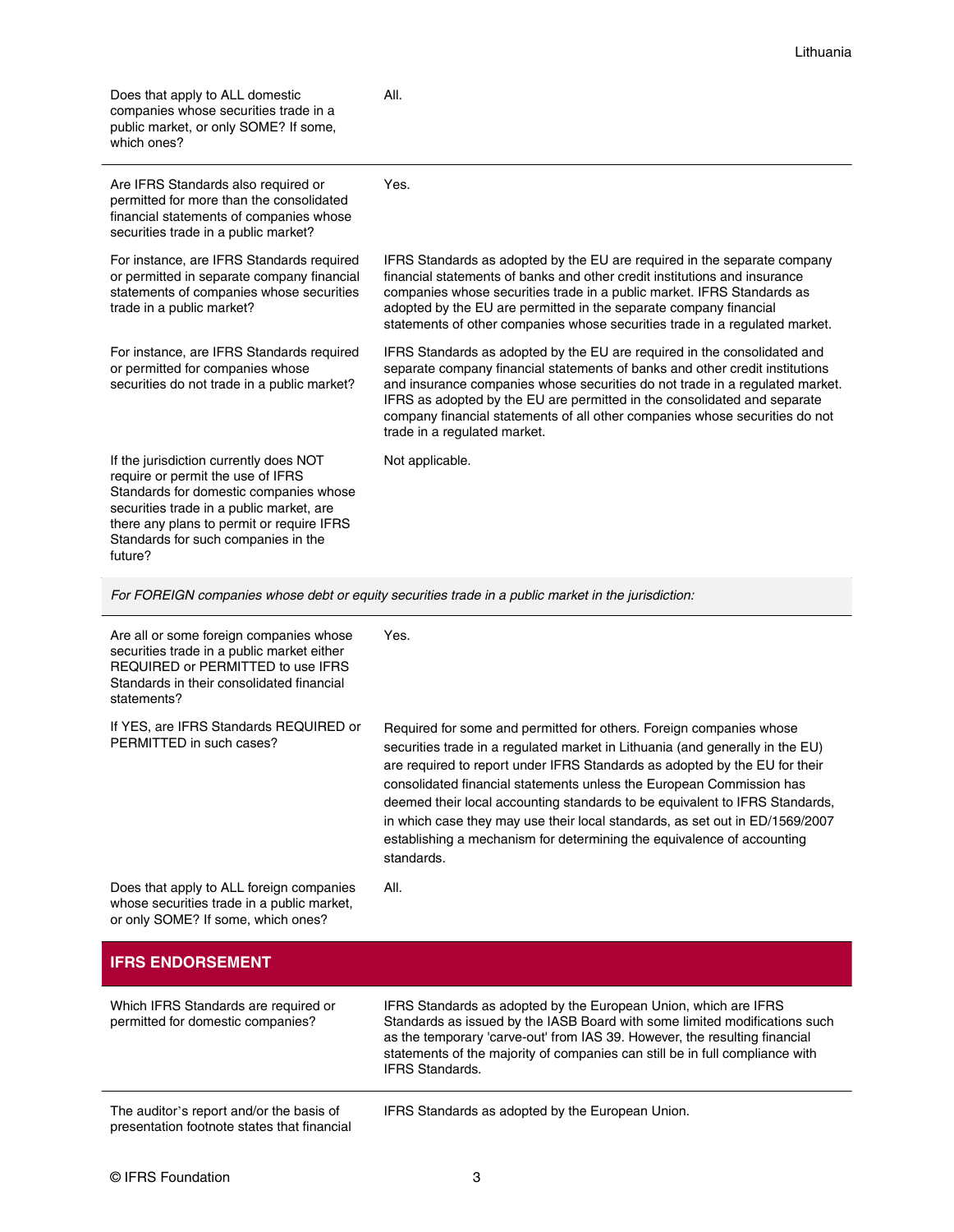statements have been prepared in conformity with:

| Does the auditor's report and/or the basis<br>of preparation footnote allow for 'dual<br>reporting' (conformity with both IFRS<br>Standards and the jurisdiction's GAAP)? | Yes.                                                           |
|---------------------------------------------------------------------------------------------------------------------------------------------------------------------------|----------------------------------------------------------------|
| Are IFRS Standards incorporated into law<br>or regulations?                                                                                                               | Yes.                                                           |
| If yes, how does that process work?                                                                                                                                       | The process is described in the Profile of the European Union. |
| If no, how do IFRS Standards become a<br>requirement in the jurisdiction?                                                                                                 | Not applicable.                                                |
| Does the jurisdiction have a formal process<br>for the 'endorsement' or 'adoption' of new<br>or amended IFRS Standards (including<br>Interpretations) in place?           | Yes.                                                           |
| If yes, what is the process?                                                                                                                                              | The process is described in the Profile of the European Union. |
| If no, how do new or amended IFRS<br>Standards become a requirement in the<br>jurisdiction?                                                                               | Not applicable.                                                |
| Has the jurisdiction eliminated any<br>accounting policy options permitted by<br>IFRS Standards and/or made any<br>modifications to any IFRS Standards?                   | Yes.                                                           |
| If yes, what are the changes?                                                                                                                                             | Details are in the Profile of the European Union.              |
| Other comments regarding the use of IFRS<br>Standards in the jurisdiction?                                                                                                | None.                                                          |

## **TRANSLATION OF IFRS STANDARDS**

| Are IFRS Standards translated into the<br>local language?                                                                                                                 | Yes.                                                                                                                                                                                                                                                                                                                                                                                                                                                                                                                                          |  |
|---------------------------------------------------------------------------------------------------------------------------------------------------------------------------|-----------------------------------------------------------------------------------------------------------------------------------------------------------------------------------------------------------------------------------------------------------------------------------------------------------------------------------------------------------------------------------------------------------------------------------------------------------------------------------------------------------------------------------------------|--|
|                                                                                                                                                                           | The European Union has 24 official and working languages. They are:<br>Bulgarian, Croatian, Czech, Danish, Dutch, English, Estonian, Finnish,<br>French, German, Greek, Hungarian, Irish, Italian, Latvian, Lithuanian, Maltese,<br>Polish, Portuguese, Romanian, Slovak, Slovene, Spanish and Swedish.<br>Before they are published in the Official Journal of the European Union, and<br>therefore become binding under EU law, individual IFRS Standards must be<br>translated into all of those languages (other than English and Irish). |  |
| If they are translated, what is the translation<br>process? In particular, does this process<br>ensure an ongoing translation of the latest<br>updates to IFRS Standards? | Pursuant to a copyright waiver agreement with the Directorate-General for<br>Translation of the European Commission, the Commission takes care of the<br>translation into the official languages according to their own translation<br>process. The translation only covers the standards and mandatory guidance,<br>which is then published in the Official Journal of the European Union.                                                                                                                                                   |  |
|                                                                                                                                                                           | In addition, some countries (usually the standard setter or institute) have a<br>translation contract with the IFRS Foundation to produce an 'official<br>translation' for publication of a bound volume of IFRS Standards (usually the<br>'Red Book') and publication, in some cases, of individual standards and<br>exposure drafts.                                                                                                                                                                                                        |  |